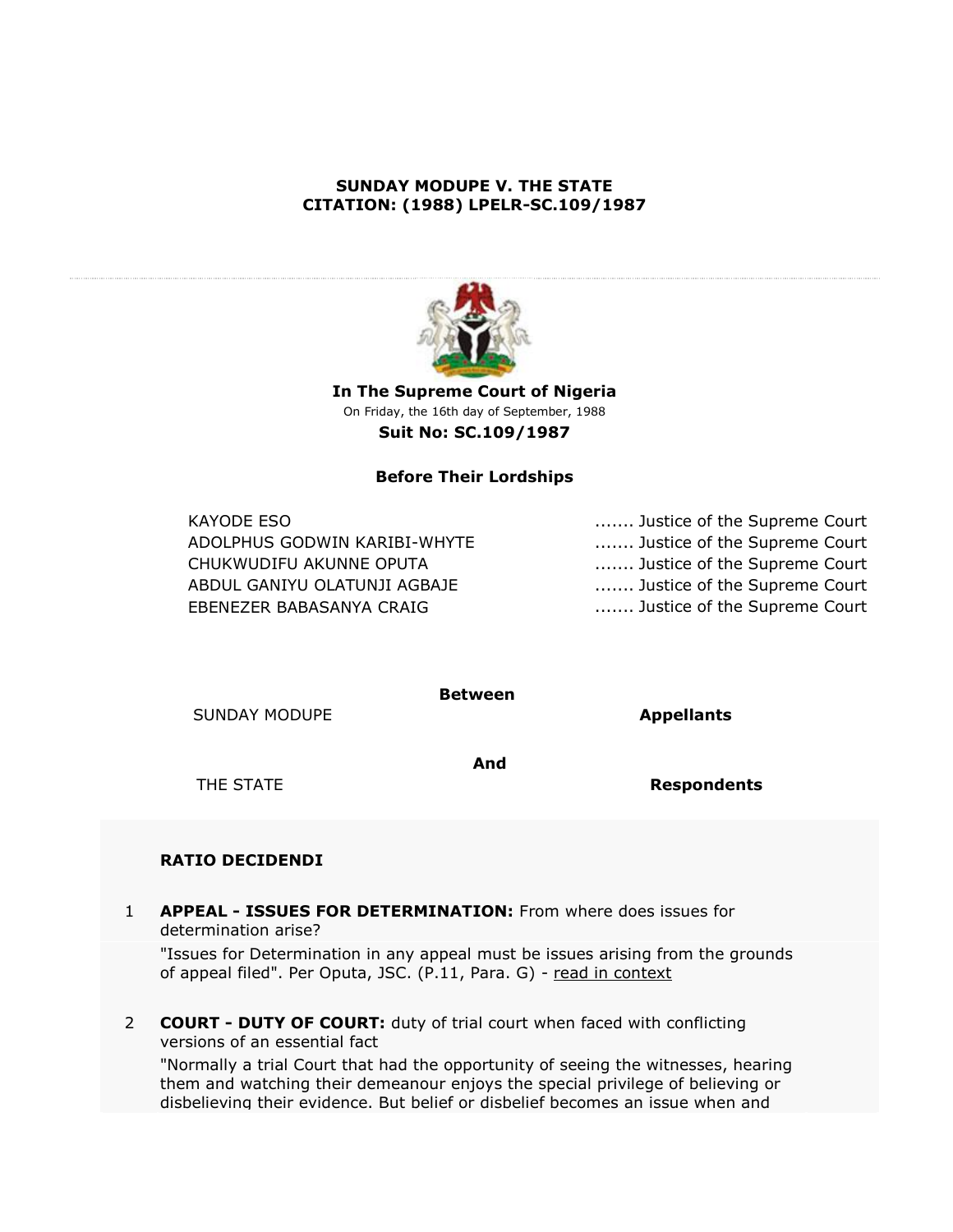only when there are two conflicting versions of an essential fact. When there is only one version of an essential fact and that version is not patently and obviously improbable, a trial Court is not left with any option than to believe that which has not been controverted or contradicted in any way". Per Oputa, JSC. (Pp. 8-9, Paras. F-A) - [read in context](http://www.lawpavilionpersonal.com/newfulllawreport.jsp?suite=olabisi@9thfloor&pk=SC.109/1987&apk=13029#13029)

3 **CRIMINAL LAW AND PROCEDURE - CONVICTION:** Importance of determining the age of the accused before conviction

"...where the age of the accused person is material for the purpose of conviction or relevant in the determination of the nature of the sentence, and evidence of such age is not conclusive the trial Court is obliged to make due inquiry as to the age of that person by taking evidence of such age. It does not lie in the trial Judge to ignore uncontradicted evidence of age of the accused before him by relying on his own perception without supporting evidence before him. Whereas the trial Judge is required to determine the age of the appellant where this is relevant, the court is required to come to its determination on the evidence before it". Per Karibi-Whyte, JSC. (P. 19, Paras. A-D) - [read in context](http://www.lawpavilionpersonal.com/newfulllawreport.jsp?suite=olabisi@9thfloor&pk=SC.109/1987&apk=13031#13031)

4 **CRIMINAL LAW AND PROCEDURE - AGE OF THE ACCUSED:** Whether the trial Judge can call a medical witness to testify to the age of the accused where he feels the accused put his age rather low

"If the trial Judge felt that the Appellant put his age rather low, he was at liberty to adjourn the case and call a medical witness to testify to the age of the Appellant as was done in Oladimeji (E.A.) v. R (1964) 1 All N.L.R. 131. Then he will be comparing the evidence of the Appellant as to his age with the evidence of the doctor. He will be perfectly within his right to do this." Per Oputa, JSC. (P. 10, paras. A-D) - [read in context](http://www.lawpavilionpersonal.com/newfulllawreport.jsp?suite=olabisi@9thfloor&pk=SC.109/1987&apk=15316#15316)

5 **CRIMINAL LAW AND PROCEDURE - AGE OF THE ACCUSED:** Whether court can make an inquiry as to age where a person is before the court and it appears to the court that such person is an infant, or a child, or a young person, or an adult

"Where a person is before any court and it appears to the court that such person is an infant, or a child, or a young person, or an adult, the court may make due inquiry as to the age of that person and for that purpose may take such evidence as may be forthcoming at the time, or at the time to which the inquiry may be adjourned but an order or judgment of the court shall not be invalidated by any subsequent proof that the age of that person has not been correctly stated to the court, and the age presumed or declared by the court to be the age of that person shall for the purposes of this Act be deemed to be the true age of that person. The presumption or declaration of age made under this section applies only for the purposes of this Act, that is in relation to orders made under section 204 or 206, to sentences passed under section 385 and to the finding that the jurisdiction of the court is or is not excluded under section 413. Since the inquiry is made by the court, there is no true burden of proof on either party." Per Karibi-Whyte, JSC (P. 18, paras. B-G) - [read in context](http://www.lawpavilionpersonal.com/newfulllawreport.jsp?suite=olabisi@9thfloor&pk=SC.109/1987&apk=15317#15317)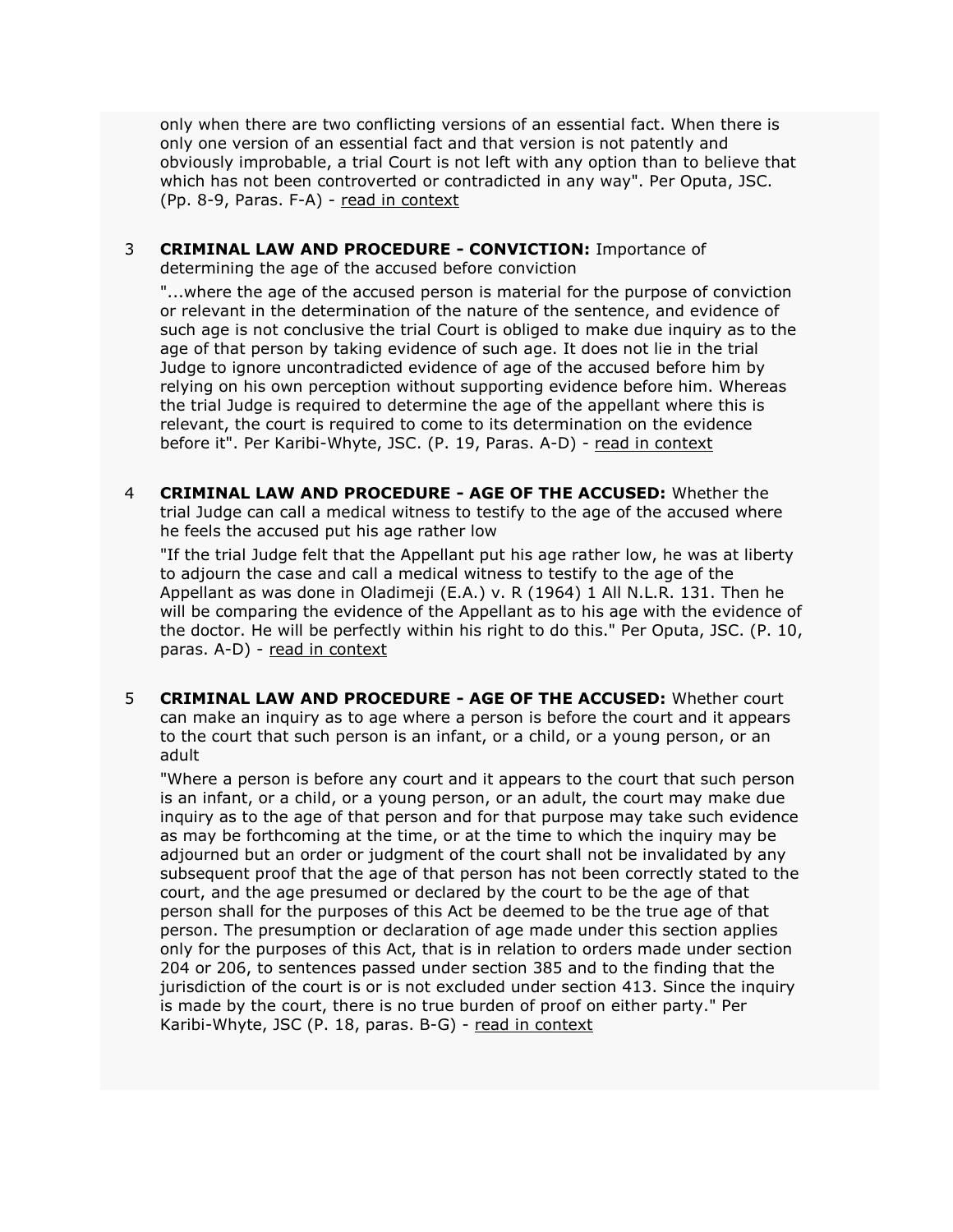**C. A. OPUTA, J.S.C.(Delivering the Leading Judgment):** This appeal came up for hearing on the 16th day of June, 1988. Both counsel for the Appellant and the Respondent relied on their respective Briefs and addressed the Court briefly in elaboration of the main issues canvassed in those Briefs.

The Court allowed the appeal on sentence and adjourned its reasons for judgment to today the 16th day of September 1988. Hereunder are my Reasons for Judgment.

The facts are not in dispute. The Appellant along with eight others were arraigned before the Ondo High Court on a charge of murder. They were alleged to have unlawfully killed one Dapo Awoboyokun contrary to Section 254(2) and punishable under Section 257(1) of the Criminal Code Law Cap 28 Laws of Western Nigeria 1959. After due trial, the Court of first instance on the 26th day of July 1985 convicted the Appellant and two others and sentenced them to death.

The Appellant appealed to the Court of Appeal, Benin Division, against his conviction and sentence. The Court of Appeal on the 16th April 1987 dismissed the appeal of the Appellant, affirmed the judgment of the trial Court and confirmed the sentence of death passed by that Court.

The Appellant then appealed to this Court against his conviction and sentence. He filed only one ground of appeal- the omnibus ground. He however indicated that "additional grounds of appeal will be forwarded on receipt of the record of proceedings." None was however filed. The only ground of appeal would therefore seem to be:-

"That the decision is altogether unwarranted, unreasonable and cannot be supported having regard to the evidence."

This ground undoubtedly deals with facts. The issue now would seem to be:-

Whether or not this ground of appeal is wide enough to sustain and support the Issues for Determination as formulated in the Appellant's Brief?

The 1st Issue reads as follows:-

"Whether the learned trial Judge was right in estimating the age of the appellant instead of setting up an enquiry to find out the age of the appellant in accordance with the provisions of Section 208 of the Criminal Procedure Act."

This issue deals with the question of whether there was any evidence that the Appellant was of such an age that would warrant his being sentenced to death, as was done by the trial Court, and confirmed by the Court of Appeal.

Here it is relevant to note the provision of Section 368(3) of the Criminal Procedure Act to wit:-

"S.368-

When an offender who in the opinion of the Court has not attained the age of seventeen years is found guilty of a capital offence, sentence of death shall not be pronounced or recorded but in lieu thereof the Court shall order such offender to be detained at the pleasure of the Governor of the State,"

If the evidence on record shows that at the time the offence was committed (which is the crucial date) the Appellant had not attained the age of seventeen years then the mandatory provision of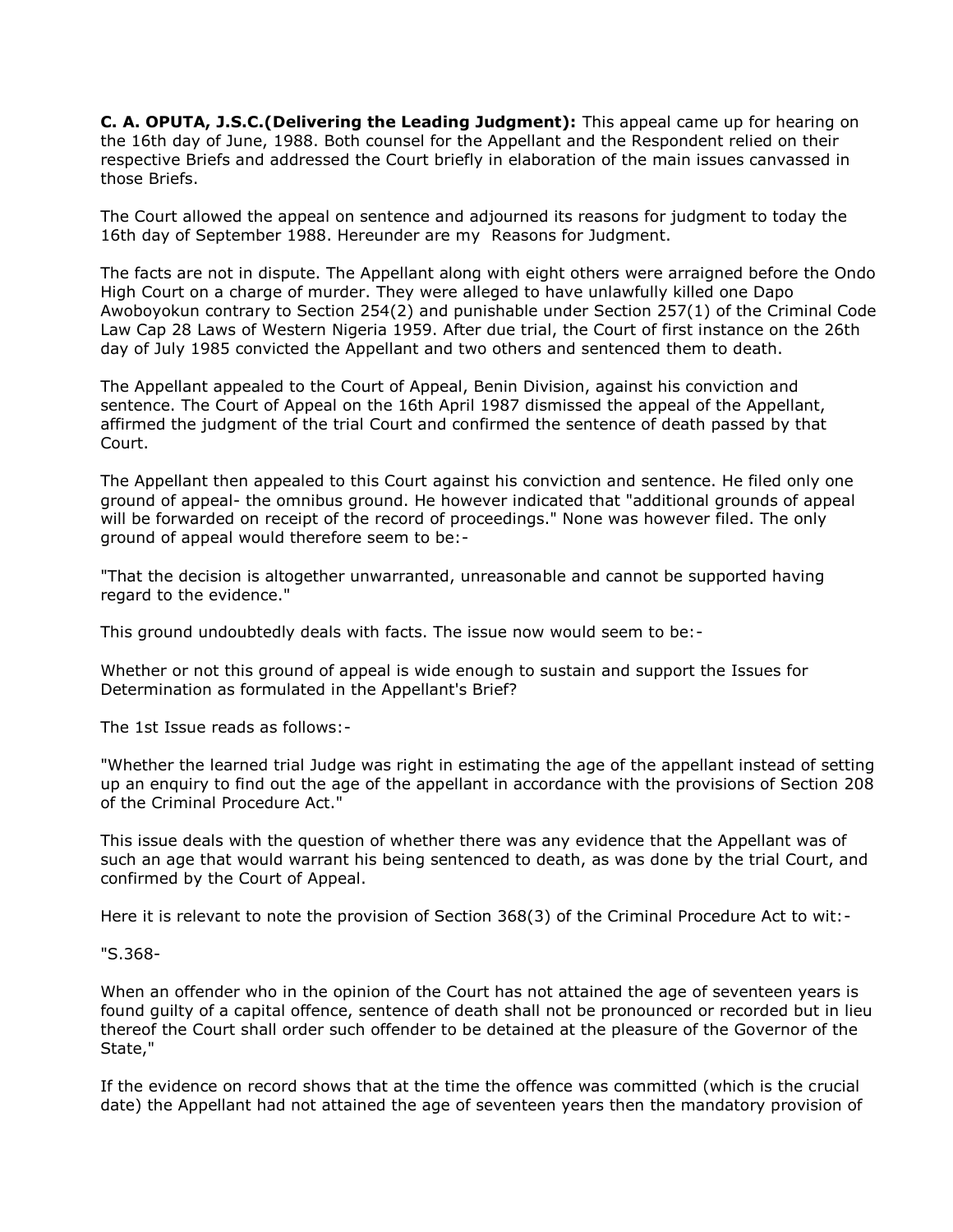Section 368(3) of the Criminal Procedure Act will apply and then again it will be wrong of any Court not only to sentence him to death but also to even pronounce or record such a sentence.

Now what was the evidence before the trial Court? The Appellant gave evidence on oath in his own defence, His positive testimony with regard to his age was:-

"I was born on November 3rd 1967. I am now 18 years old..." This evidence was given on the 22nd day of May, 1985. The murder charge was alleged to have been committed "on or about the 20th day of December 1983." On this material date (20th December 1983) the Appellant was only 16 years, one month and 17 days. He had by then not attained the age of 17 years required by Section 368(3) of the Criminal Procedure Act before any sentence of death can even be pronounced or be recorded against him.

Throughout the entire proceedings there was no direct oral evidence to contradict the positive assertion of the Appellant that he was born on the 3rd of November 1967.

How did the Court of first instance deal with the crucial question of the age of the Appellant? Learned Counsel for the Appellant submitted to the Court that "if the 1st accused is under 17 years of age then he cannot be sentenced to death."

In his submission, Mr. Adebusoye, learned State Counsel at p. 131 of the record stated:-

"As regards the ages of the accused persons counsel submitted that Section 368(3) of the C.P.A. will only apply if the accused persons are found guilty by the Court and if the Court believes their evidence as to age." After considering the submissions on both sides as to the age of the Appellant, the learned trial Judge at p. 137 of the record found as follows:-

"As regards the ages of the 1st (the Appellant) 2nd and the 7th accused persons, I do not believe their evidence. From my own estimation, each of them, 1st, 2nd and 7th accused is older than 21 years of age. No doubt, evidence on their ages is very material, but I am satisfied that each of them is older than twenty years."

This judgment was delivered on 26/7/85.

Normally a trial Court that had the opportunity of seeing the witnesses, hearing them and watching their demeanour enjoys the special privilege of believing or disbelieving their evidence. But belief or disbelief becomes an issue when and only when there are two conflicting versions of an essential fact. When there is only one version of an essential fact and that version is not patently and obviously improbable, a trial Court is not left with any option than to believe that which has not been controverted or contradicted in any way. To reject the positive assertion by the Appellant that he was born on the 3rd of November 1967 without any contrary evidence at alleither in cross-examination or in rebuttal seems to be much mere than a trial Court is allowed to do. To base such a rejection on the subjective estimation of the trial Judge looks quite arbitrary, nay dangerous. It looks as though the trial Judge converted himself into a witness, gave evidence of the age of the Appellant, and then preferred his own evidence of age to that of the Appellant. Put as bluntly as this, one can then appreciate the danger involved in a trial Judge preferring his own estimation, which is not evidence, and which was not based on any evidence, to a positive assertion which has not in the least been contradicted or controverted. The learned Director of Public Prosecutions at a stage conceded "that there was no evidence contradicting the Appellant's evidence on oath." In his judgment, the learned trial Judge rightly observed that "no doubt evidence of their ages is very material." That is correct. But evidence of the age of the Appellant is a very different thing from speculation as to his age. If the learned trial Judge was in any doubt as to age, when as in this case evidence of the proper age is material, he was obliged and obligated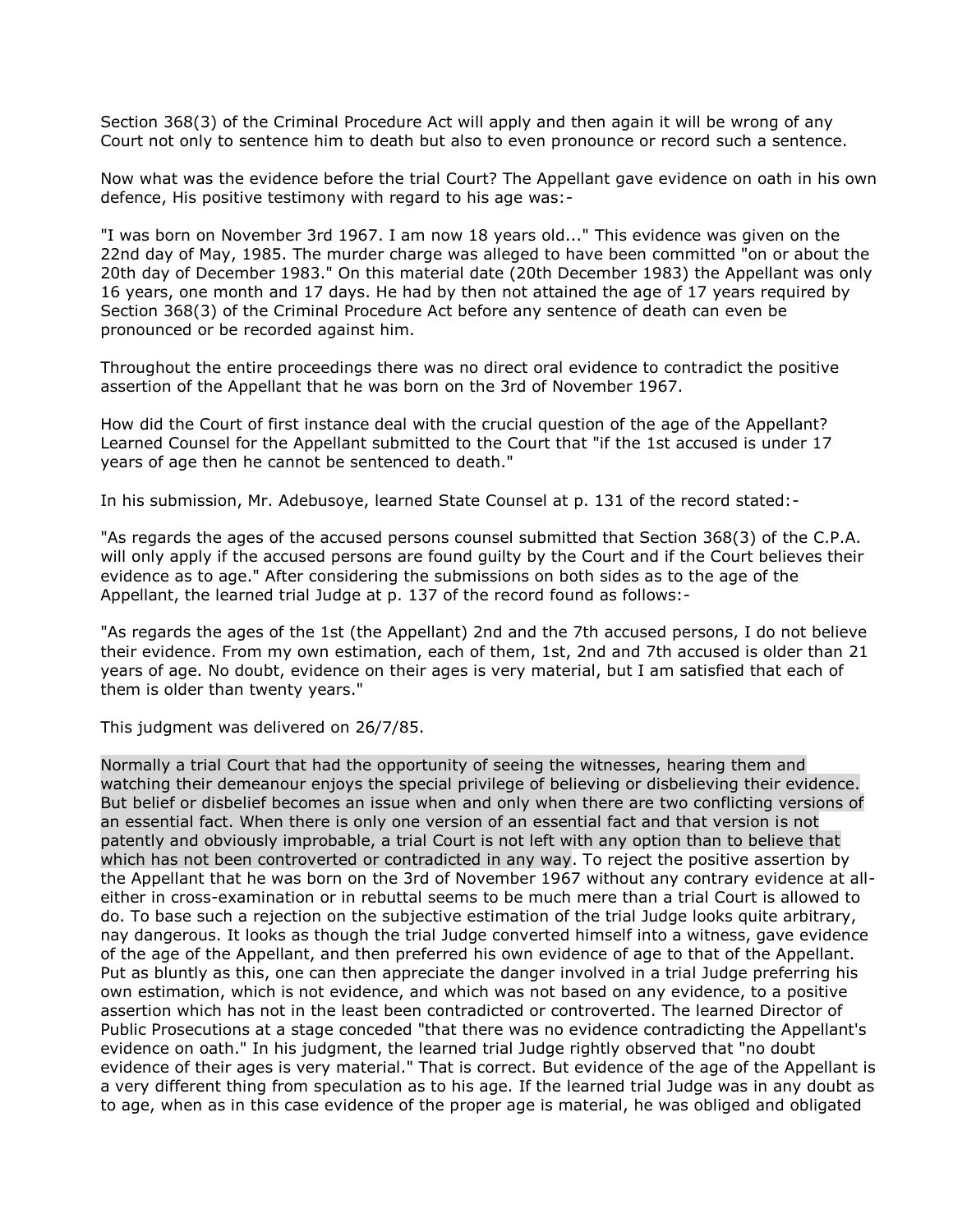by the provisions of Section 208 of the Criminal Procedure Act not to estimate in vacuo the age of the Appellant but to "make due inquiry as to the age of that person and for that purpose may take such evidence as may be forthcoming at the time or at the time to which the inquiry may be adjourned....". If the trial Judge felt that the Appellant put his age rather low, he was at liberty to adjourn the case and call a medical witness to testify to the age of the Appellant as was done in *Oladimeji (E.A.) v. R (1964) 1 All N.L.R. 131.* Then he will be comparing the evidence of the Appellant as to his age with the evidence of the doctor. He will be perfectly within his right to do this. But he is not permitted to reject positive evidence without any superior and/or contradicting and more probable evidence. If there was evidence from a doctor or any other person in a position to give such evidence, like the parents of the Appellant, then the learned trial Judge could pick and choose but not otherwise. The Statement of the Appellant to the Police was tendered as Exhibit B. In Exhibit B at p. 152, the age of the Appellant was given as 20 years. Exhibit B was made on 21/12/83 a day after the alleged murder. But Exh. B is not a proof of the age of the Appellant. It suffers from a radical defect as the portion giving the age of the Appellant as 20 years was written probably by the recording Police Officer before the words of caution. That entry of the Appellant's age as 20 years is not therefore part of the Statement of the Appellant. And it would have been wrong of the learned trial Judge to have used it to contradict the Appellant's direct, positive and uncontradicted oral evidence as to his age. In any event, the trial Court did not and rightly in my view, rely on the age shown on Ex. B. The learned trial Judge merely relied on his "own estimation" of the age of the Appellant. To estimate is merely to form an opinion and opinion evidence can only be considered if it amounts to expert opinion. Otherwise the mere opinion of the learned trial Judge cannot over-ride the positive evidence of the Appellant as one is direct evidence of fact while the other is merely a conjecture. The trial Court was therefore wrong to have pronounced and recorded a sentence of death against the Appellant. The Court of Appeal on its part, with respect, was also wrong in upholding, affirming and confirming that sentence.

The next Issue for Determination reads:-

"(2) Whether the second limb of Section 208 of the C.P.A. is not unconstitutional in so far as it is out of tune with Section 33(8) of the 1979 Constitution as amended when it made the age determined by the Judge final and conclusive; and any sentence imposed therefrom final and conclusive even though a subsequent proof of the age of the person concerned would show that the age was incorrectly stated by the Judge and the correct age of the person was lower and would have entitled him to a lower punishment of detention at Governor's pleasure instead of a higher punishment of the death penalty" (Italics ours).

The above Issue raises a substantial point of constitutional importance. But Issues for Determination in any appeal must be issues arising from the grounds of appeal filed. I do not see how the above constitutional issue can be argued under the omnibus ground dealing with facts. Also there is no evidence of any "subsequent proof of the age of the person concerned" (here the Appellant) after his evidence which put his age at the time of the commission of the offence charged at 16 years, one month and 17 days - obviously below 17 years of age. In other words, the factual situation that would have necessitated the consideration of the second limb of Section 208 of the Criminal Procedure Act simply does not and did not exist in this case. I will therefore decline from considering the 2nd Issue for Determination.

In the final result, this appeal ought to be allowed. The sentence of death pronounced and recorded by the learned trial Judge against the Appellant is hereby set aside and in its place it is hereby ordered that:-

The appellant Sunday Modupe shall be detained in prison at the pleasure of the Governor of Ondo State.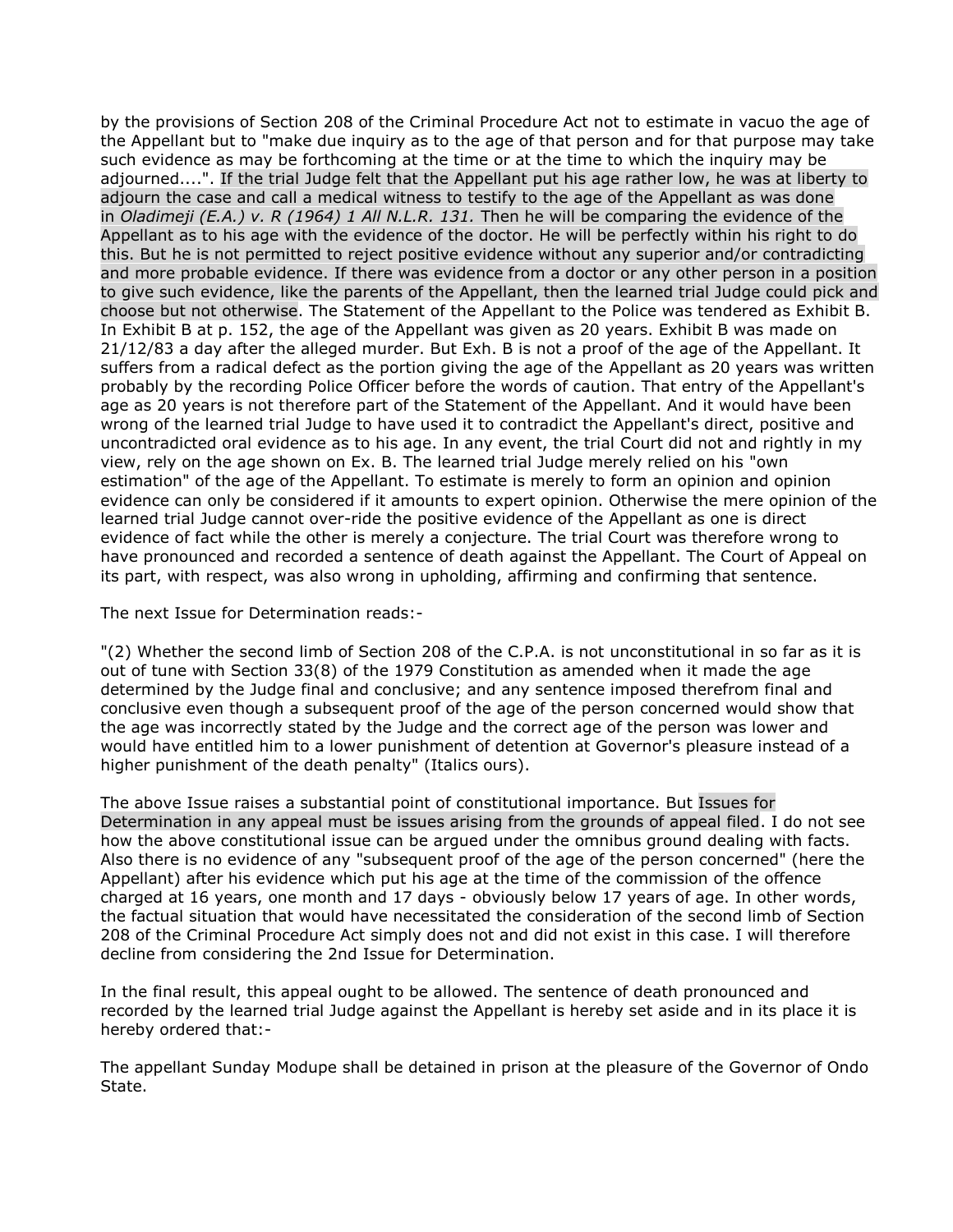It was for the above reasons that I, on the 16th day of September 1988, allowed this appeal.

**KAYODE ESO, J.S.C. (Presiding):** This appeal must be allowed on sentence and it is hereby allowed. There is evidence by the Appellant as to his age. There is no admissible evidence wheresoever to contradict this evidence. The statements as regards age made in Exhibit B and D are not legally admissible as they were made before the cautions were administered in both cases.

The Judges presumption of the appellant's age has no support in law. Section 208 of the Criminal Procedure Law has to be read in the light of section 33(8) of the 1979 Constitution in which case the age for the determination of the sentence must be the date of the accused person at the commission of the offence. In this case upon the admissible evidence the appellant was certainly under 17. Sentence of death could not and must not be pronounced upon him see s. 33(8) of the 1979 Constitution.

The appeal is allowed on sentence only. The sentence of death is set aside. In its place the following order is made.

The Appellant Sunday Modupe shall be henceforth detained in prison at the pleasure of the Governor of Ondo State.

And this shall be the order of this Court.

**A.G. KARIBI-WHYTE, J.S.C.:** On the 16th June, 1988 I allowed the appeal of the appellant against the dismissal of his appeal by the Court of Appeal Division, sitting at Benin City, by allowing the appeal against the sentence

of death, and substituting one of imprisonment at the pleasure of the Head of State. I indicated then that I will give my reasons for so doing today.

I here below give the reasons.

Appellant who was born on the 3rd November, 1967, was tried for murder contrary to s.254(2) and punishable under s.257(1) of the Criminal Code, cap. 28, Volume I, Laws of Western Nigeria 1959.The offence was alleged to have been committed on or about the 20th December, 1983 in Okeluse in Ondo State. Appellant was tried at the Ondo State High Court, at Owo along with seven others. He was convicted with two others on the 26th July, 1985.-They were all sentenced to death. Appellant's appeal to the Court of Appeal against conviction and sentence was dismissed by that Court on 16th April, 1987. Appellant has further appealed to this Court against the judgment of the Court of Appeal. Mr. Nwazojie, learned Counsel to the appellant submitted before us that he was not appealing against the conviction of the appellant. His complaint was against the sentence. He however felt that on the evidence before the learned trial Judge, and though the point was not taken on appeal before the Court of Appeal, there was sufficient material before the Court to hold that the appellant should not be sentenced to death. Counsel therefore urged us to reduce the sentence of death to one of imprisonment.

I do not consider much of the facts of this case particularly pertinent to the determination of the issue in this appeal. It is only relevant to state that the appellant in his oral evidence at his trial stated he was born on the 3rd November, 1967. He made two extra-judicial statements in which it was variously indicated that he was 17 years and 20 years old. There was no evidence at the trial contradicting his oral evidence at his trial. In convicting the appellant, the learned trial Judge held:

"As regards the ages of the 1st, 2nd and the 7th accused persons, I do not believe their evidence. From my own estimation, each of the 1st, 2nd and 7th accused is older than twenty years of age.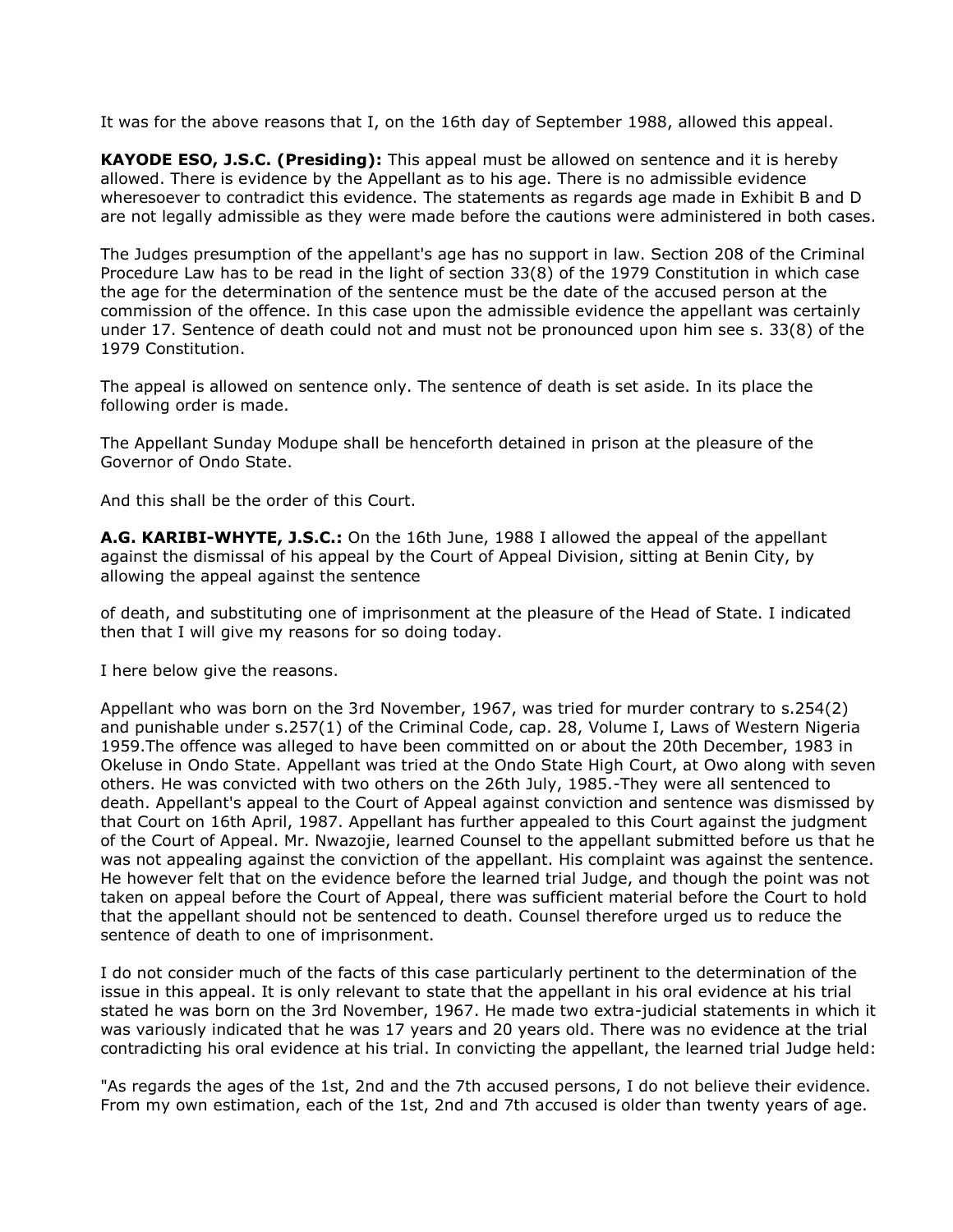No doubt, evidence on their ages is very material; but I am satisfied that each of them is older than twenty years."

It is on this reasoning, having considered the age of the 1st, 2nd and 7th accused persons, that the learned trial Judge found them guilty of the offence of murder as charged. Appellant was the 1st accused. It is this reasoning that is the subject matter of complaint in this appeal.

Mr. Nwazojie, counsel to the Appellant has formulated three issues for determination. Mr. Akenroye, for the respondent agrees with the formulation of the issues which are as follows:-

### "ISSUES FOR DETERMINATION

"(1) Whether the learned trial Judge was right in estimating the age of the appellant instead of setting up an inquiry to find out the age of the appellant in accordance with the provisions of section 208 of the Criminal Procedure Act.

(2) Whether the second limb of section 208 of the C.P.A. is not unconstitutional in so far as it is out of tune with section 33(8) of the 1979 Constitution as amended when it made the age determined by the Judge final and conclusive; and any sentence imposed therefrom final and conclusive even though a subsequent proof of the age of the person concerned would show that the age was incorrectly stated by the Judge and the correct age of the person was lower and would have entitled him to a lower punishment of detention at Governor's pleasure instead of a higher punishment of the death penalty.

(3) If first and second propositions above are correct, whether the sentence of death in this case can be sustained from the evidence."

The submission of Mr. Nwazojie in his brief of argument is that on the evidence before the learned trial Judge, there was considerable doubt whether appellant had attained the age of 17 years at the time of the commission of the alleged murder. He therefore submitted that if the doubt was resolved in favour of the appellant, the appropriate sentence should not be death but an order that appellant should be detained during the Governor's pleasure in accordance with section 368(3) of the Criminal Procedure Law of Western Nigeria, applicable in Ondo State.

Mr. Nwazojie pointed out that on the evidence which remained uncontradicted appellant was born on 3rd November 1967, and the offence was alleged to have been committed on 20th December, 1983. Hence appellant was at the time only 16 years, one month and seventeen days old. He admitted that on 22nd May, 1985 when appellant gave evidence, he was 17 years 6 months and 19 days old and not 18 years. Appellant under cross-examination denied he told the Police he was 20 years old at the time he made the statement, Exhibit B, where he (appellant) was indicated as being 20 years old. Counsel relied on the provisions of section 368(3) and 208 of the Criminal Procedure Law and submitted that on reading of the two sections the expression "in the opinion of the Court has not attained the age of 17 years" it is an objective and not a subjective test that is required. Section 368(3) of the Criminal Procedure Act, provides as follows-

"Where an offender who in the opinion of the court has not attained the age of seventeen years is found guilty of a capital offence sentence of death shall not be pronounced or recorded but in lieu thereof the court shall order such offender to be detained during the pleasure of the President and if so ordered he shall be detained in accordance with the provisions of Part 44 notwithstanding anything to the contrary in any written law."

In his submission the Court is bound to set up an enquiry to find out the true age of the accused. Counsel cited and relied on Oladimeji v. The Queen (1964) 1 All NLR. 131 at 133 R v Baganza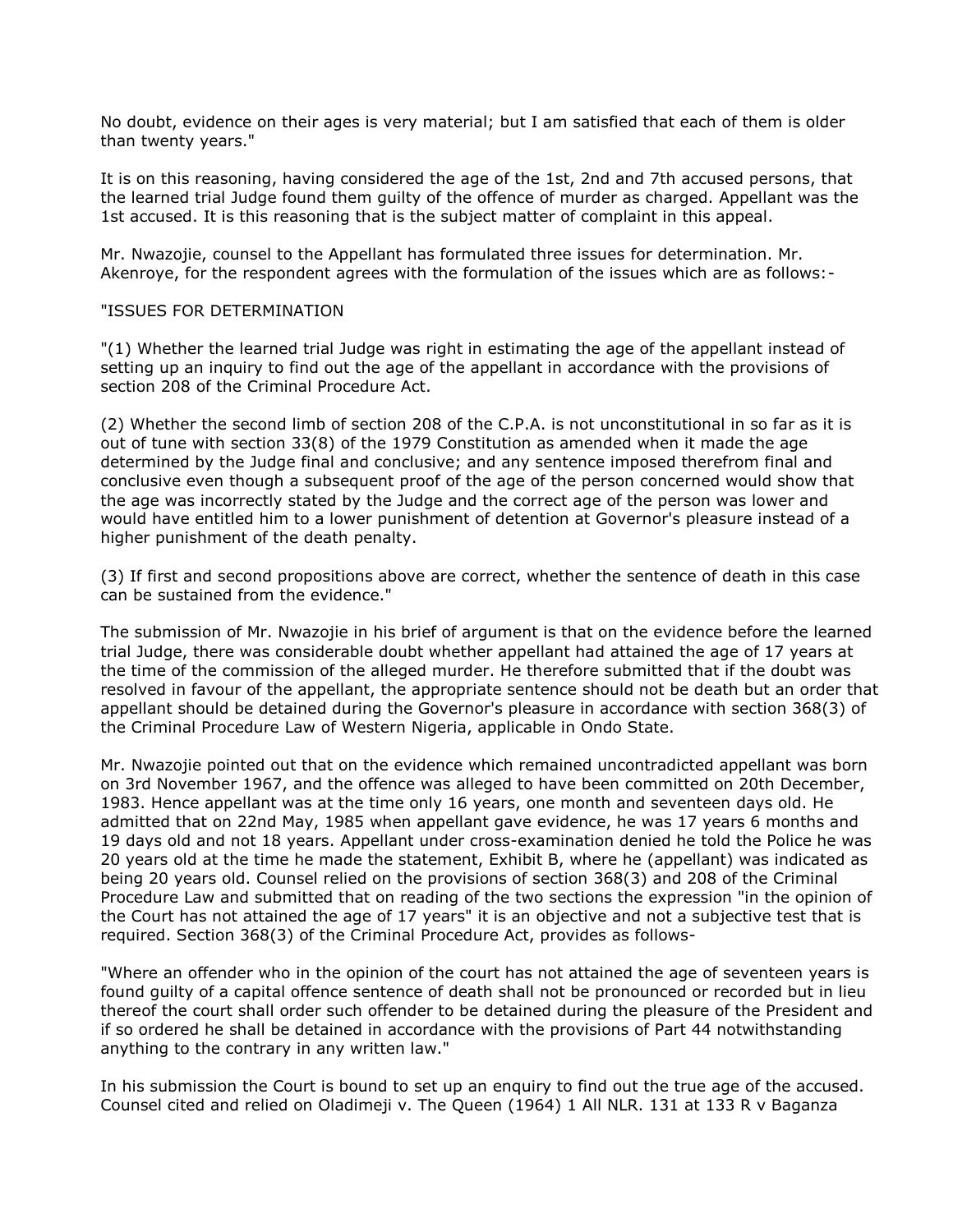(1960)5 FSC. 1. Mr. Nwazojie referred to and relied on the provisions of section 33(8) of the Constitution 1979 and Godwin Ikpasa v. Bendel State (1981)9 SC.7 at p. 15.

Mr. Akenroye in his submission contended that the trial Judge was right to hold that appellant had attained the age of 17years at the time he committed the offence. He further submitted that on the express words of s.208 the trial Judge setting up an enquiry for the determination of age was not mandatory; and that it lies in the discretion of the trial Judge.

I have already set out the issues for determination. I think this appeal could be decided on the first issue.

Section 208 of the Criminal Procedure Act, provides as follows:"

Where a person is before any court and it appears to the court that such person is an infant, or a child, or a young person, or an adult, the court may make due inquiry as to the age of that person and for that purpose may take such evidence as may be forthcoming at the time, or at the time to which the inquiry may be adjourned but an order or judgment of the court shall not be invalidated

by any subsequent proof that the age of that person has not been correctly stated to the court, and the age presumed or declared by the court to be the age of that person shall for the purposes of this Act be deemed to be the true age of that person.

The presumption or declaration of age made under this section applies only for the purposes of this Act, that is in relation to orders made under section 204 or 206, to sentences passed under section 385 and to the finding that the jurisdiction of the court is or is not excluded under section 413. Since the inquiry is made by the court, there is no true burden of proof on either party: *R. v. Oladimeji (1964)1 All N.L.R. 131; 1964 N.M.L.R. 31. CF. Ss.563 and 753.* It seems from the above provision that the use of the precatory word "may" did not suggest the exercise of a discretion whether to set up an enquiry as to the age of the accused, where such was relevant to the sentence to be imposed. In my opinion where the age of the accused person is material for the purpose of conviction or relevant in the determination of the nature of the sentence, and evidence of such age is not conclusive the trial Court is obliged to make due inquiry as to the age of that person by taking evidence of such age. It does not lie in the trial Judge to ignore uncontradicted evidence of age of the accused before him by relying on his own perception without supporting evidence before him. Whereas the trial Judge is required to determine the age of the appellant where this is relevant, the court is required to come to its determination on the evidence before it. In the instant case, the trial Judge appreciated that the evidence of the age of the appellant was very material, but went on to hold that the appellant was more than 20 years old. It is not certain whether this was reckoned from the date when appellant gave evidence, or the date of the judgment, or of the commission of the offence. The opinion of the trial Judge was based on his own estimate of the age of the appellant unsupported by any evidence before him. This is not what section 208 of the Criminal Procedure Act enjoins the trial Judge to do. As was pointed out by Brett F. J. in Oladimeji v. The Queen (1964)1 All NLR at p. 135,

"In the exercise of its judicial discretion the Court has to apply its mind, not to any hypothetical set of facts, but to the material before it, and if either party wishes to invoke the discretionary power of the court in his favour, it is for him to lay a basis for its exercise."

There was clearly, no basis for the trial Judge coming to the conclusion that appellant was more than twenty years old, at the time of the commission of the offence, which is the time relevant for the imposition of the punishment.

Section 33(8) of the Constitution 1979 provides as follows:-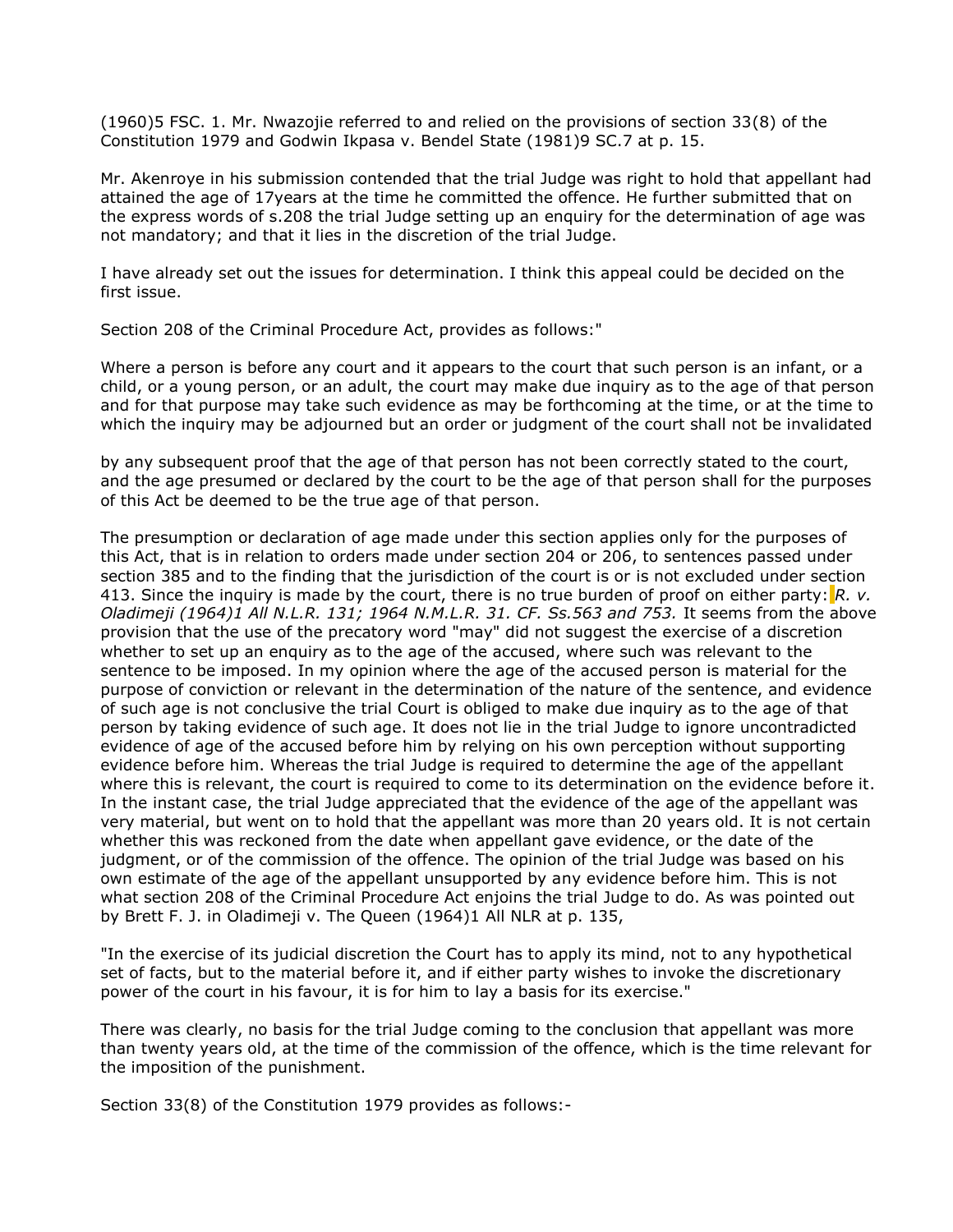"No person shall be held to be guilty of a criminal offence on account of any act or omission that did not, at the time it took place, constitute such an offence; and no penalty shall be imposed for any criminal offence heavier than the penalty in force at the time the offence was committed."

The italicised expression is clearly inconsistent with the imposition of a sentence of death on the appellant who at the time of the commission of the offence for which he was convicted, had not attained the age of seventeen years. In Ikpasa v. Bendel State (1981) 9 S.C.7 at p. 15. Sir Udo Udoma JSC, pointed out in his characteristic lucidity that the provisions of section 33(8) of the Constitution were intended, "to prevent the imposition of a heavier punishment for an offence which at the time of its commission could only attract a light punishment..."

Thus in this case on the evidence that appellant was less than seventeen years old at the time of the commission of the offence, the sentence of death imposed will definitely be a heavier punishment for the offence at the time of its commission, and accordingly an infringement of the provision of section 33(8) of the Constitution 1979.

I hold therefore that the trial Judge was wrong to have held that appellant was more than 17 years old at the time of the commission of the offence of murder and therefore liable to a sentence of death on conviction. The Court of Appeal was accordingly wrong to affirm the conviction. The above are my reasons for allowing the appeal against sentence.

**A. G. O. AGBAJE, J.S.C.:** On 16th June, 1988 I allowed the appellant's appeal on the issue of sentence. I indicated then that I would give fuller reasons for my judgment on 16th September, 1988.

I now proceed to give them.

The appellant and 6 others were charged in an Owo High Court, Ondo State, with the murder of one Dapo Awobayokun on 20/12/83. He and 2 others were convicted of the offence on 2617/85 and sentenced to death.

They appealed against their convictions and sentences to the Court of Appeal, Benin Division. The appeal of the other appellants succeeded but that of the appellant failed. So his conviction and sentence were confirmed in that court. This is a further appeal by the appellant against his conviction and sentence.

In this court counsel for the appellant did not contest the conviction of the appellant. It is the sentence of death which was passed on the appellant that was attacked by counsel. It is his submission that the sentence was wrong and for the following reasons. In the foreground of counsel's arguments is the submission based on Section 33(8) of the Constitution of the Federal Republic of Nigeria 1979 and the decision of this court in Godwin Ikpasa v. Bendel State (1981)9 S.C.7 at is interpreting the section that no penalty can lawfully be imposed for any criminal offence heavier than the penalty in force at the time the offence was committed. This submission in my judgment is well founded. Counsel then referred to the time the offence was committed which was on 20th December 1983. Counsel then went on to submit that at that time the appellant had not attained the age of 17 years.

So, counsel continued, because of the provisions of section 368(3) of the Criminal Procedure Law of Western Nigeria 1959 applicable in Ondo State and which say:-

"Where an offender who in the opinion of the Court has not attained the age of seventeen years is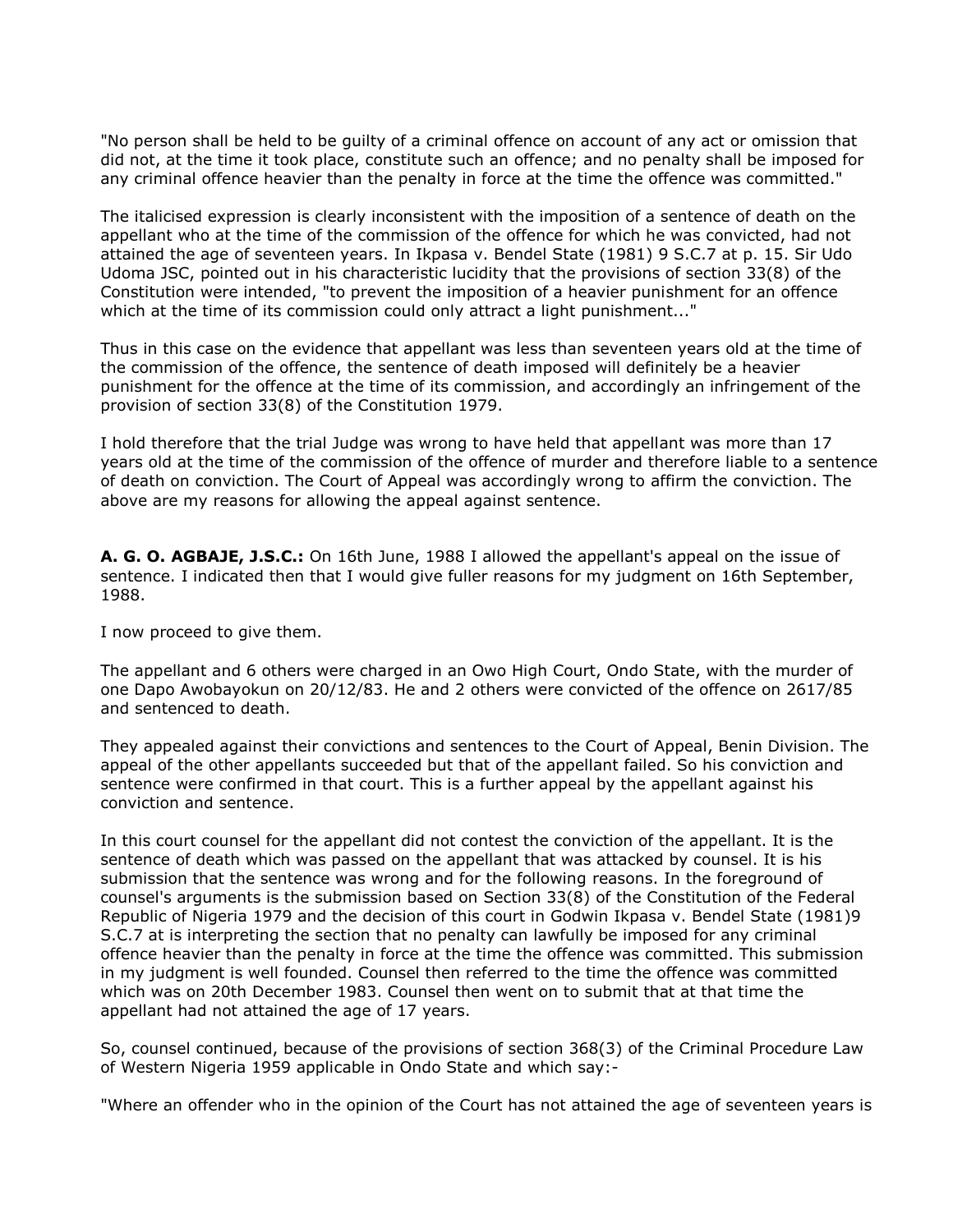found guilty of a capital offence, sentence of death shall not be pronounced or recorded but in lieu thereof the court shall order such offender to be detained during the pleasure of the President and if so ordered he shall be detained in accordance with the provisions of Part 44 notwithstanding anything to the contrary in any written law."

It was wrong to pronounce a sentence of death on the appellant. Counsel was cognizant of the following finding of the trial Judge:

"As regards the ages of the 1st, 2nd and the 7th accused persons, I do not believe their evidence. From my own estimation, each of the 1st, 2nd and 7th accused is older than twenty years of age. No. doubt, evidence on their ages is very material; but I am satisfied that each of them is older than twenty years."

The appellant was the first accused at the trial Court. He gave his evidence in the witness box on 22/5/1985. So the above finding of the trial Judge, if it can be sustained, would make the appellant more than 17 years old at the time of the commission of the offence in question on 20/12/83 and thereby knock the bottom out of the submission of counsel that the death sentence was wrongly passed on the appellant.

Counsel however submitted that the learned trial Judge's finding cannot be sustained.

He made a two pronged attack on the finding. Firstly, he submitted the learned trial Judge before assessing the age of the appellant at more than 20 years did not make due enquiry as to the age of the appellant as enjoined by section 208 of the Criminal Procedure Law in the circumstances like those facing us in this case. It is abundantly clear that the trial Judge made no enquiry as to the age of the appellant. Although he himself recognized it that the evidence as to the age of the appellant was material, yet he based his assessment of the appellant's age on his (trial Judge's) estimation and not evidence. Since the condition precedent to the determination of the age of a person by the Court under section 208 of the Criminal Procedure Law, namely, the making by the court of due enquiry as to the age of that person, has not been carried out by the trial Court, it cannot be said or argued successfully that the finding of the trial Judge amounts to a determination of the age of the appellant under the provisions of section 208 of the Criminal Procedure Law. It follows too that that finding cannot be deemed, relying on the section, as the true age of the appellant. This is not the end of the matter as regards the submission of counsel on section 208 of the Criminal Procedure Law. For this Court in Oladimeji v. The Queen (1964)1 All N.L.R. 131 at 133 interpreting the section held:-

"It (determination of age) can only arise however if on the facts the Judge ought to have been of the opinion that the appellant had not attained the age of seventeen years at time of committing the offence." (words in brackets mine.)

This now takes me to the other ground upon which the attack on the finding of the learned trial Judge as to the age of the appellant was based.

Counsel submitted that on the facts as disclosed by the evidence before the trial court the trial Judge not only ought to have been of the opinion that the appellant had not attained the age of 17 years at the time of committing the offence but also, ought to have been satisfied that the appellant had not attained that age at the time.

The relevant evidence as to the age of the appellant was as follows:

First: Exh. B statement of the appellant to the police of 21/12/83 taken by 4th p. w. Sergeant Eko Abani where he put the age of appellant in 1983 at 20 years;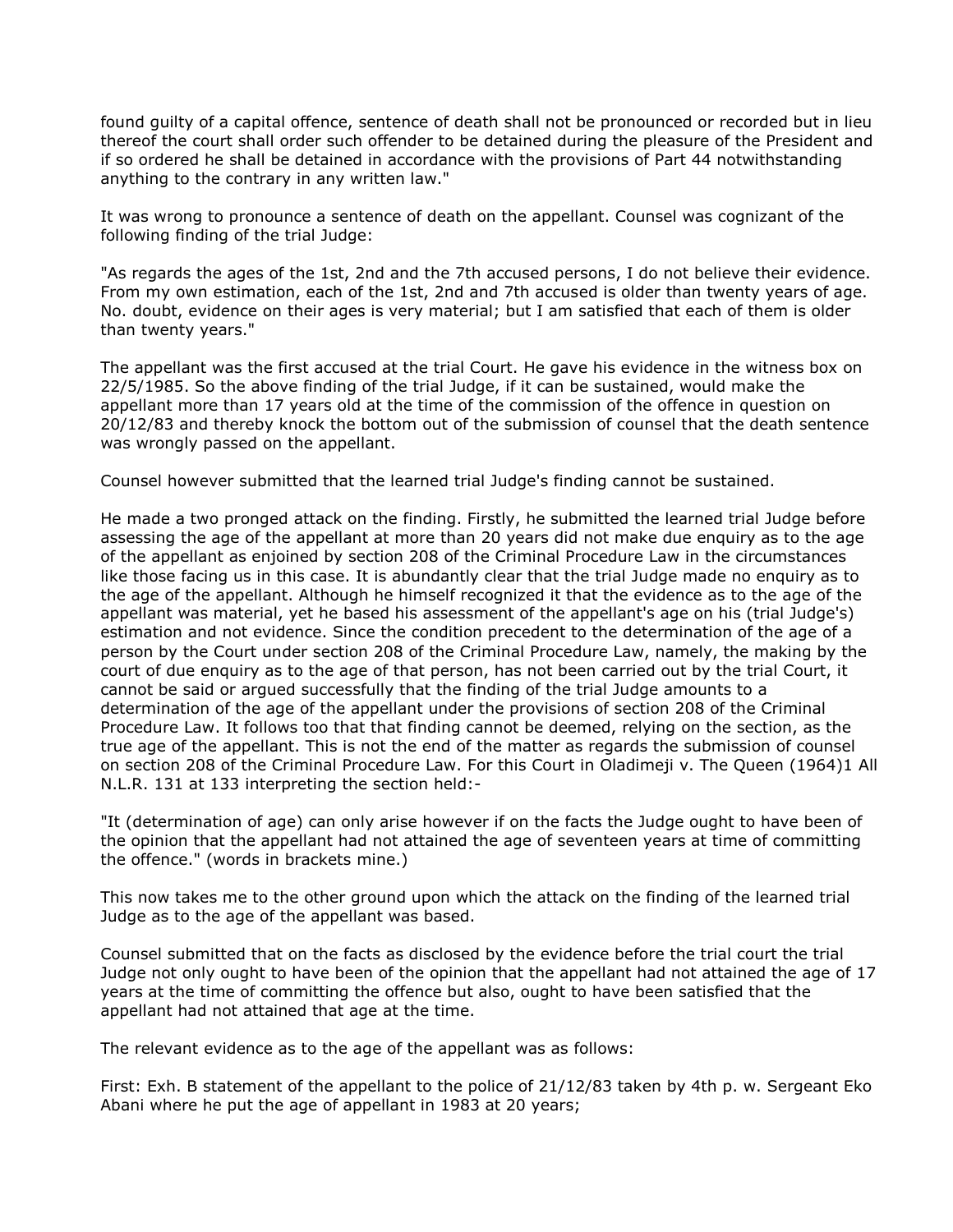Second: Exh. E the second statement of the appellant to the police taken by Sergeant Daniel Audu on 25/12/83 where he stated the age of the appellant as 17 years;

Third: The evidence of the appellant in the witness box which was as follows:

"1st accused: Sunday Modupe, sworn on bible and states in English language, I live at 5, Agbado Street, Okeluse, Via Owo. I am a student at Okeluse Anglican Grammar School, Okeluse. I am in Form 5 at the School. I was born on November 3rd, 1967. I am now 18 years old.".........

"Cross-examined by Mr. Adebusoye: I am the first child of my mother. There are five of us who are the children of my mother. My mother is still a young woman. My immediate younger brother was thirteen years of age in 1983. I am not telling lies when I said that I am 18 years old. I did not tell the Police that I was 20 years old at the time I made the Statement, exhibit 'B'.

Court: the 1st accused looks older than 20 years of age" ..........

Exh. E which was part of the case for the prosecution showed that the appellant was 17 years on 25/12/83 and this indicates that on 20/12/83 when the offence was committed the appellant had not attained the age of 17 years. On this evidence alone I am of the firm view that the trial Judge ought to have been of the opinion that the appellant had not attained the age of 17 years at the time he committed the offence for the provision of section 208 of the Criminal Procedure Law to apply in the determination of the appellant's age.

If this were all to be considered in this appeal I would have done what this court did in Oladimeji v. The Queen (supra) and referred the question of the enquiry and report as to the appellant's age to a special commissioner under section 33(d) of the Supreme Court Act 1960. But it is not. There was the uncontradicted evidence for the appellant albeit by himself which shows that the appellant had not attained the age of 17 years at the time he committed the offence. It was wrong of the learned trial Judge to discredit this evidence not by reference to any fact revealed by the evidence before him but by reference to his estimation of the age of the appellant, an estimation the basis of which cannot be supported in law. I am, therefore, satisfied that the trial Judge on the evidence before him ought to have been satisfied that the appellant had not attained the age of 17 years at the time he committed the offence with which he was charged.

It is for the above fuller reasons that I allowed the appellant's appeal on the issue of sentence. I quashed the death sentence passed on him by the trial Court and confirmed by the lower Court, the Court of Appeal. I further ordered that he be detained in prison at the pleasure of the Governor of Ondo State, his appeal against his conviction having been dismissed by me.

**E. B. CRAIG, J.S.C.:** When this case came up for hearing on the 16th of June, 1988, the Court, after hearing arguments, allowed the appeal on sentence and adjourned till today, 16th September 1988 to give reasons for its judgment. I now give my reasons for agreeing that the appeal be allowed.

In this connection, I have read the judgment of my learned brother Oputa J.S.C., and I agree with his reasoning and conclusions.

The appeal concerned the sentence of death passed on the appellant who was convicted of murder. It would appear that, at the time of the commission of the offence, the appellant was under 17 years, and by the provision of section 368(3) of the Criminal Procedure Act, he should not have been sentenced to death but "in lieu thereof, the Court shall order such offender to be